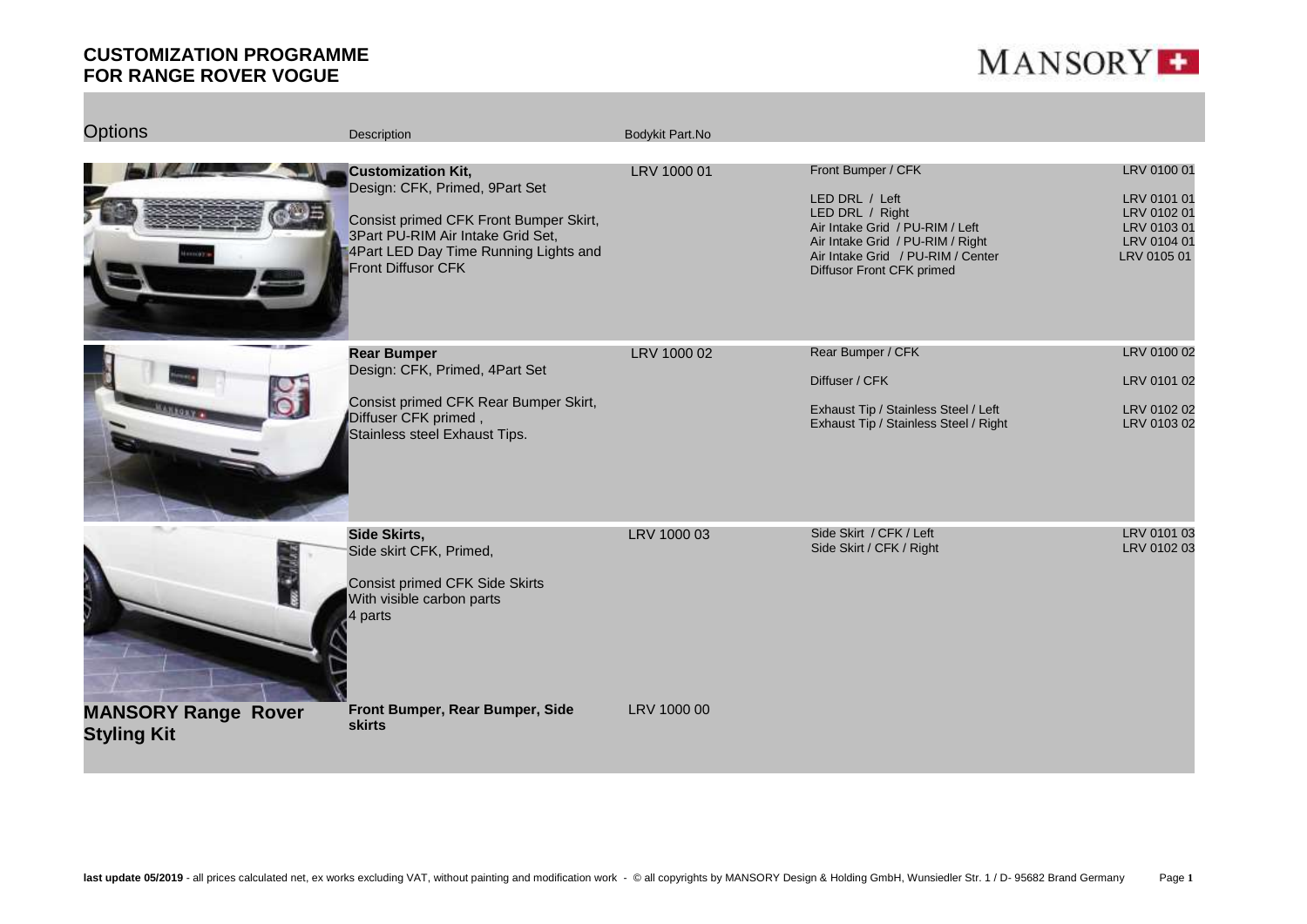

| <b>Options</b> | Description                                                                                                                               | Bodykit Part.No |                                                       |                            |
|----------------|-------------------------------------------------------------------------------------------------------------------------------------------|-----------------|-------------------------------------------------------|----------------------------|
|                | Visible carbon gills<br>Design: CFK, visible, 2Part Set<br>2 parts                                                                        | LRV 1001 X7     |                                                       |                            |
|                | Visible Carbon Fiber A-Pillar Panel<br>With new Design,<br>CFK, 2Part Set<br>CFK Carbon Fibre Conversion Panels.                          | LRV 1000 08     |                                                       |                            |
|                | Visible Carbon Fiber Fender Grill Cover<br>with Logo Inlay,<br>Design: CFK 2Parts Set<br>Carbon Fibre Cover<br>for original Fender Grill. | LRV 1000 09     | Fender Grill Cover, Left<br>Fender Grill Cover, Right | LRV 1001 09<br>LRV 1002 09 |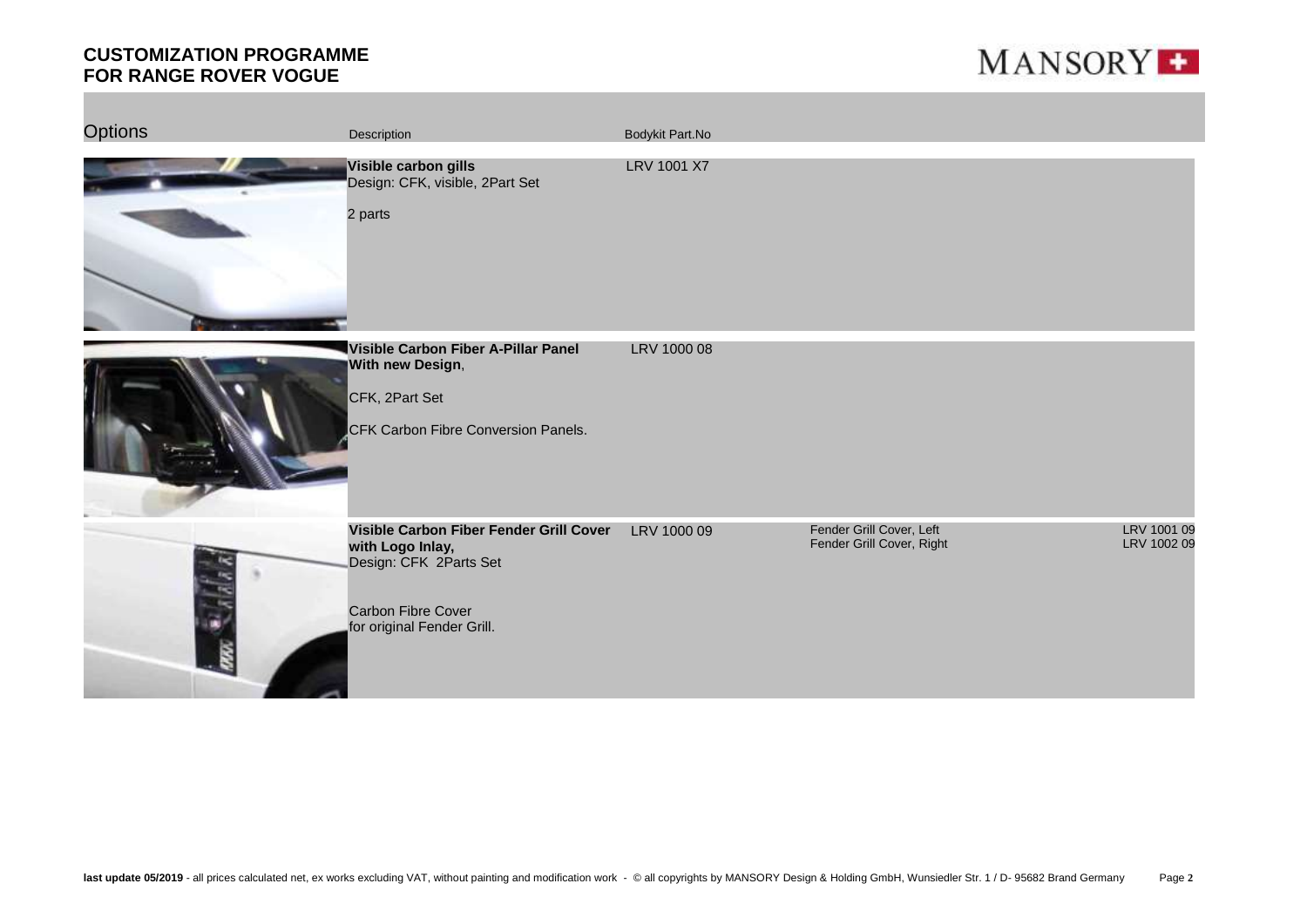

| <b>Options</b> | Description                                                                                                             | Bodykit Part.No |                                         |                            |
|----------------|-------------------------------------------------------------------------------------------------------------------------|-----------------|-----------------------------------------|----------------------------|
|                | Visible Carbon Fiber C-Pillar Panel<br>With new Design,<br>CFK, 2Part Set<br>CFK Carbon Fibre Conversion Panels.        | LRV 1000 10     | D-Pillar, Left<br>D-Pillar, Right       | LRV 1001 10<br>LRV 1002 10 |
|                | Visible Carbon Fiber Roof Spoiler<br>Cover,<br>Design: CFK, 1Part Set<br>Visible CFK Cover<br>for original Roof Spoiler | LRV 1000 11     |                                         |                            |
|                | <b>Mirror Cover</b><br>CFK, Visible Carbon                                                                              | LRV 1000 16     | Mirror Cover left<br>Mirror Cover right | LRV 1000 L6<br>LRV 1000 R6 |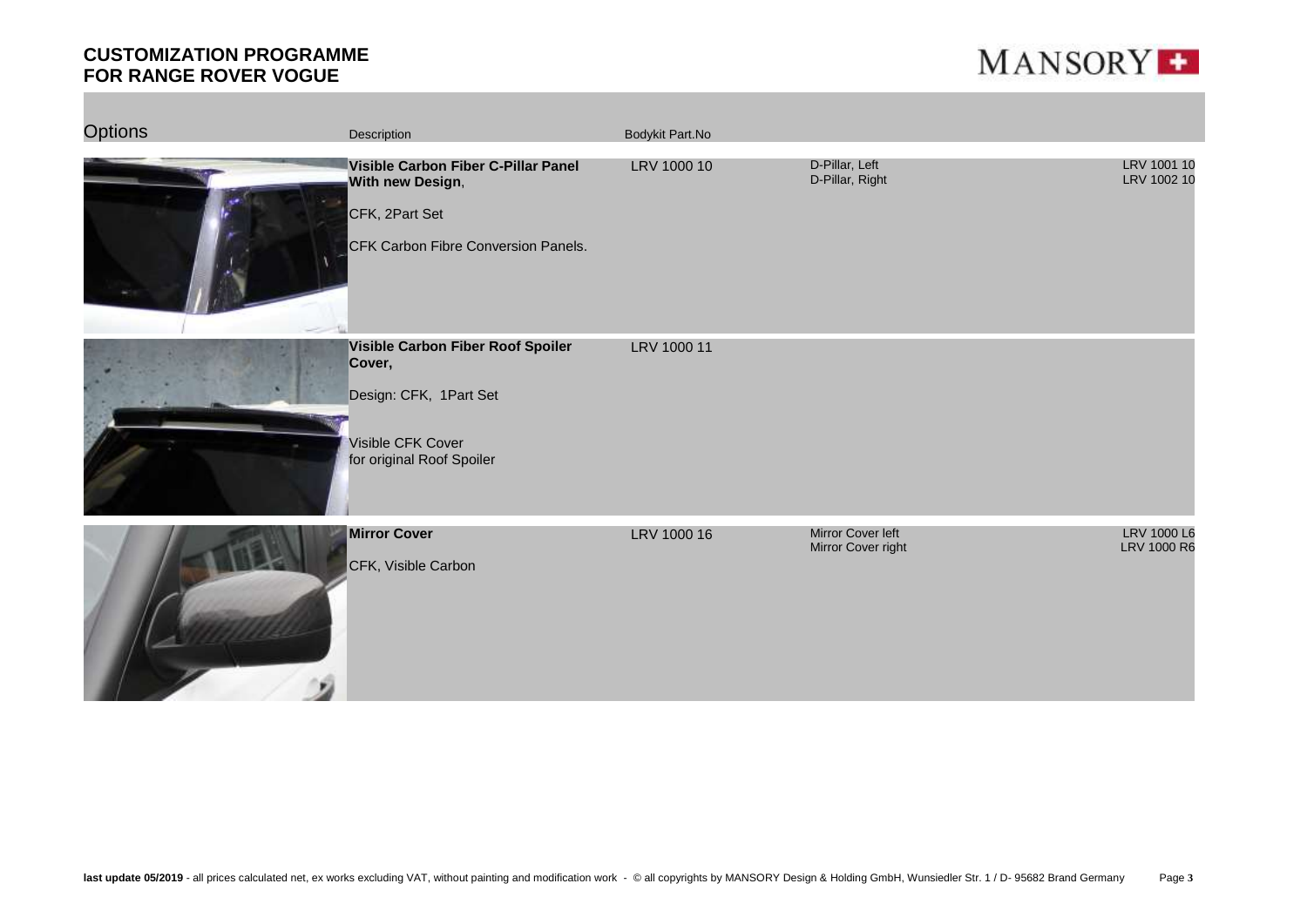

| <b>Options</b>                  | Description                                                                                  | Bodykit Part.No |                        |                                                          |
|---------------------------------|----------------------------------------------------------------------------------------------|-----------------|------------------------|----------------------------------------------------------|
| <b>ARROXY &amp;</b>             | <b>Rear Hatch Trim with MANSORY</b><br><b>Switzerland logo</b><br>CFK, Visible Carbon        | LRV 1001 12     | Rear Hatch Trim        |                                                          |
| <b>HANKK HOUSE</b><br>MANZO 750 | Rear Hatch Cover Panel with<br><b>MANSORY Switzerland logo</b><br>CFK, Visible Carbon, 1part | LRV 1000 13     | Rear Hatch Cover Panel |                                                          |
|                                 | <b>RearSpoiler</b><br>CFK, Visible Carbon                                                    | LRV 1000 12     | <b>Rear Hatch Trim</b> | LRV 0100 02<br>LRV 0101 02<br>LRV 0102 02<br>LRV 0103 02 |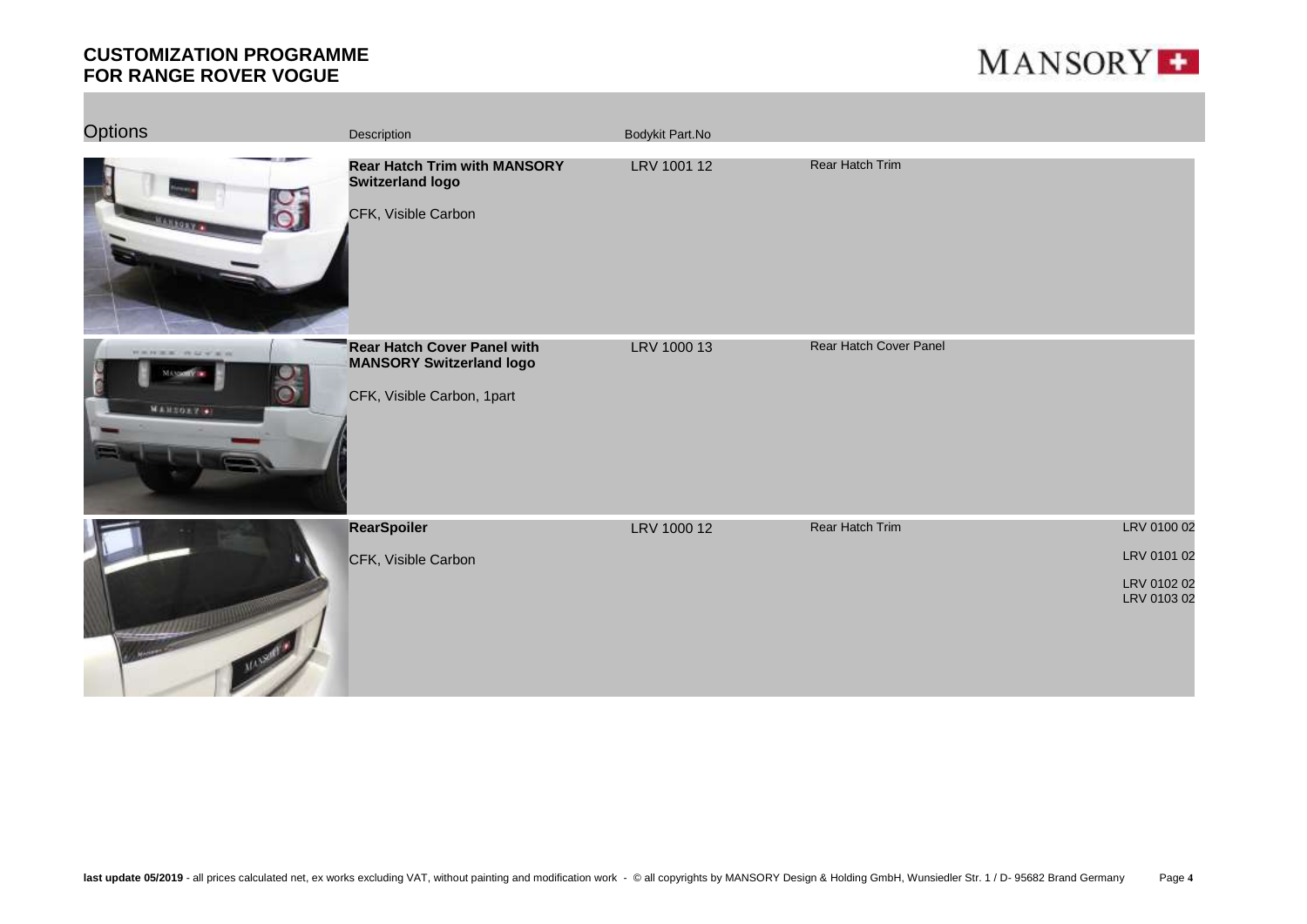

| <b>Options</b> | Description                                                                                                                                            | Bodykit Part.No |                                                             |                            |
|----------------|--------------------------------------------------------------------------------------------------------------------------------------------------------|-----------------|-------------------------------------------------------------|----------------------------|
|                | <b>Sport Exhaust System</b><br>with throttle control with aprox. 5%<br>more power,<br>Left & Right Sport Muffler with throttle and<br>remote controle. | LRV 1000 14     | Sport Exhaust Muffler, Left<br>Sport Exhaust Muffler, Right | LRV 3001 06<br>LRV 3002 06 |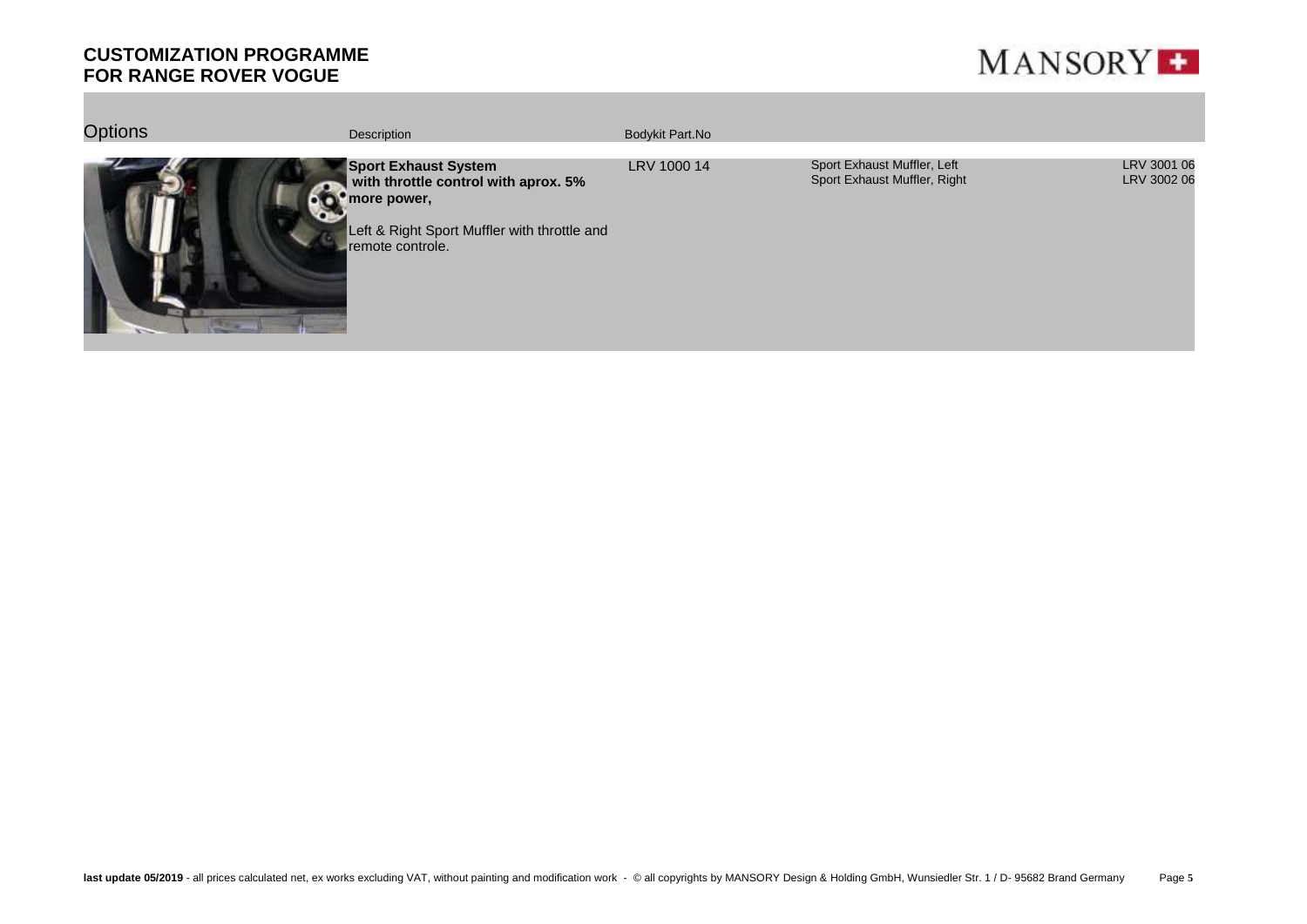

| <b>Options</b> | Description                                                                                                                                                | Bodykit Part.No     |
|----------------|------------------------------------------------------------------------------------------------------------------------------------------------------------|---------------------|
|                | CS.10 - 21 Inch Mono block<br><b>Light Alloy Rim,</b><br>10 x 21 Inch, CB 5/120, OS40<br>Spacer disc is required<br>- Silver<br>* Price per Piece          | CS10 21 10 40 120 S |
|                | CS.10 - 22 Inch Mono block<br>Light Alloy Rim,<br>10 x 22 Inch, CB 5/120, OS40<br>- Silver<br>* Price per Piece                                            | CS10 22 10 40 120 S |
|                | CS.10 - 23 Inch Mono block<br>Light Alloy Rim,<br>11 x 23 Inch, 5/120, ET 40<br>- Silver<br>* Price per Piece                                              | CS10 23 11 40 120 S |
|                | <b>High Performance Tyre</b><br>for CS.10 Rims,<br>21Inch: FA / RA: 295 / 35 / R21<br>22 Inch: FA / RA:305 / 35 R / 22<br>23 Inch: FA / RA: 315 / 25 / R23 |                     |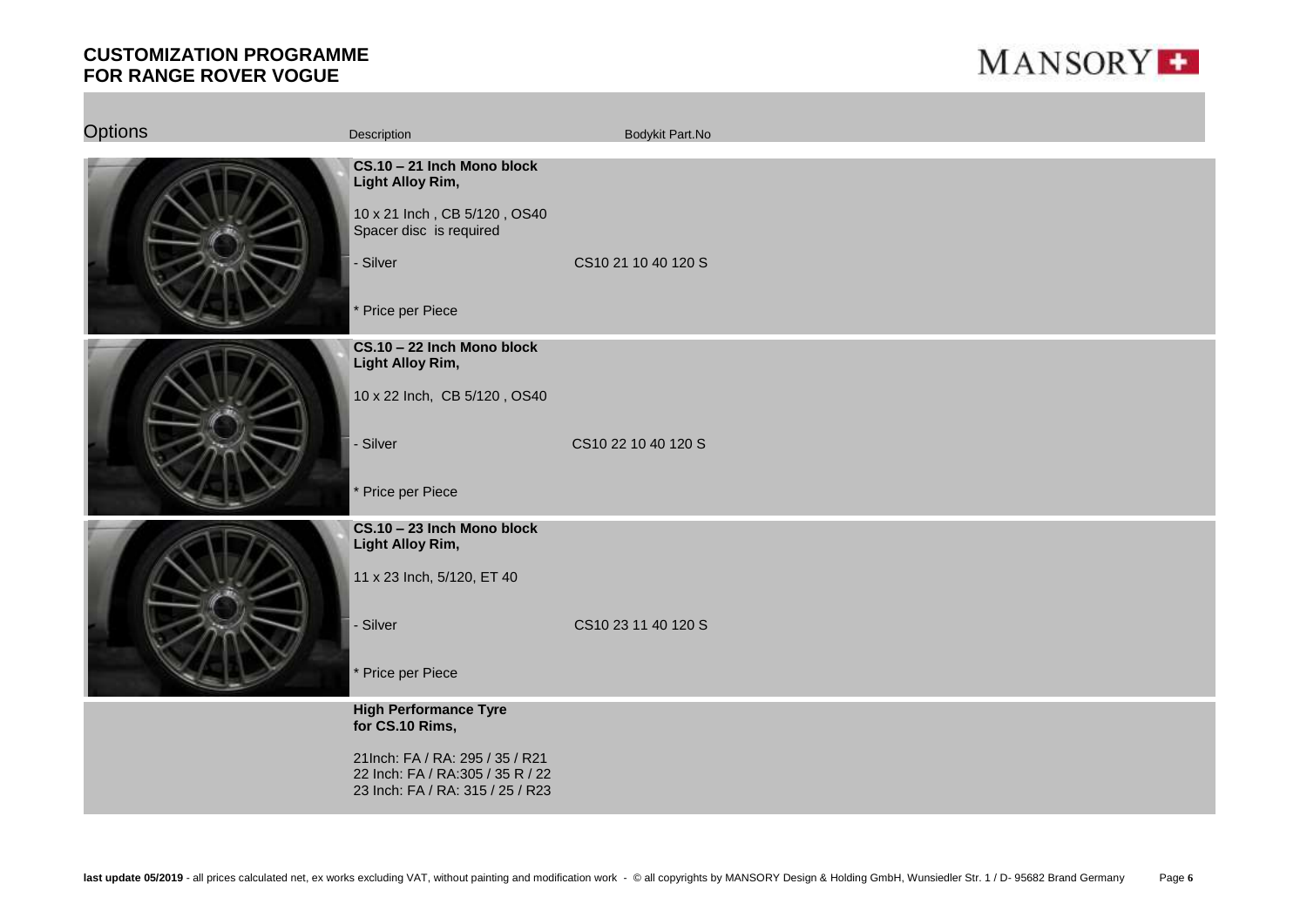

| <b>Options</b> | Description                                                                                                                                                                                                                                   | Bodykit Part.No                          |
|----------------|-----------------------------------------------------------------------------------------------------------------------------------------------------------------------------------------------------------------------------------------------|------------------------------------------|
|                | 21 Inch C.5, Light Alloy Rim,<br>Bolt Circle 5/120<br>FA: 9,5 x 21" Silver<br>RA: 11,5 x 21" Silver                                                                                                                                           | C5 21 10 40 120 SL<br>C5 21 11 40 120 SL |
|                | 22 Inch C.5, Light Alloy Rim,                                                                                                                                                                                                                 |                                          |
|                | FA/RA: 10 x 22 Inch, 5/120, OS 50                                                                                                                                                                                                             |                                          |
|                | Silver                                                                                                                                                                                                                                        | C5 22 10 40 120 SL                       |
|                | 23 Inch C.5, Light Alloy Rim,<br>FA/RA: 11 x 23 Inch, 5/120, OS 50                                                                                                                                                                            |                                          |
|                | Silver                                                                                                                                                                                                                                        | C5 23 11 44 120 SL                       |
|                | High Performance Tyre for C.5 Rims,<br>21 Inch: 9,5x21 FA/RA: 285 / 35 / R21<br>21 Inch: 9,5x21 FA:<br>285 / 35 / R21<br>325 / 30 / R21<br>21 Inch: 11,5x21 RA:<br>22 Inch 10x22 FA/RA: 305 / 35 / R22<br>23 Inch 11x23 FA/RA: 315 / 25 / R23 |                                          |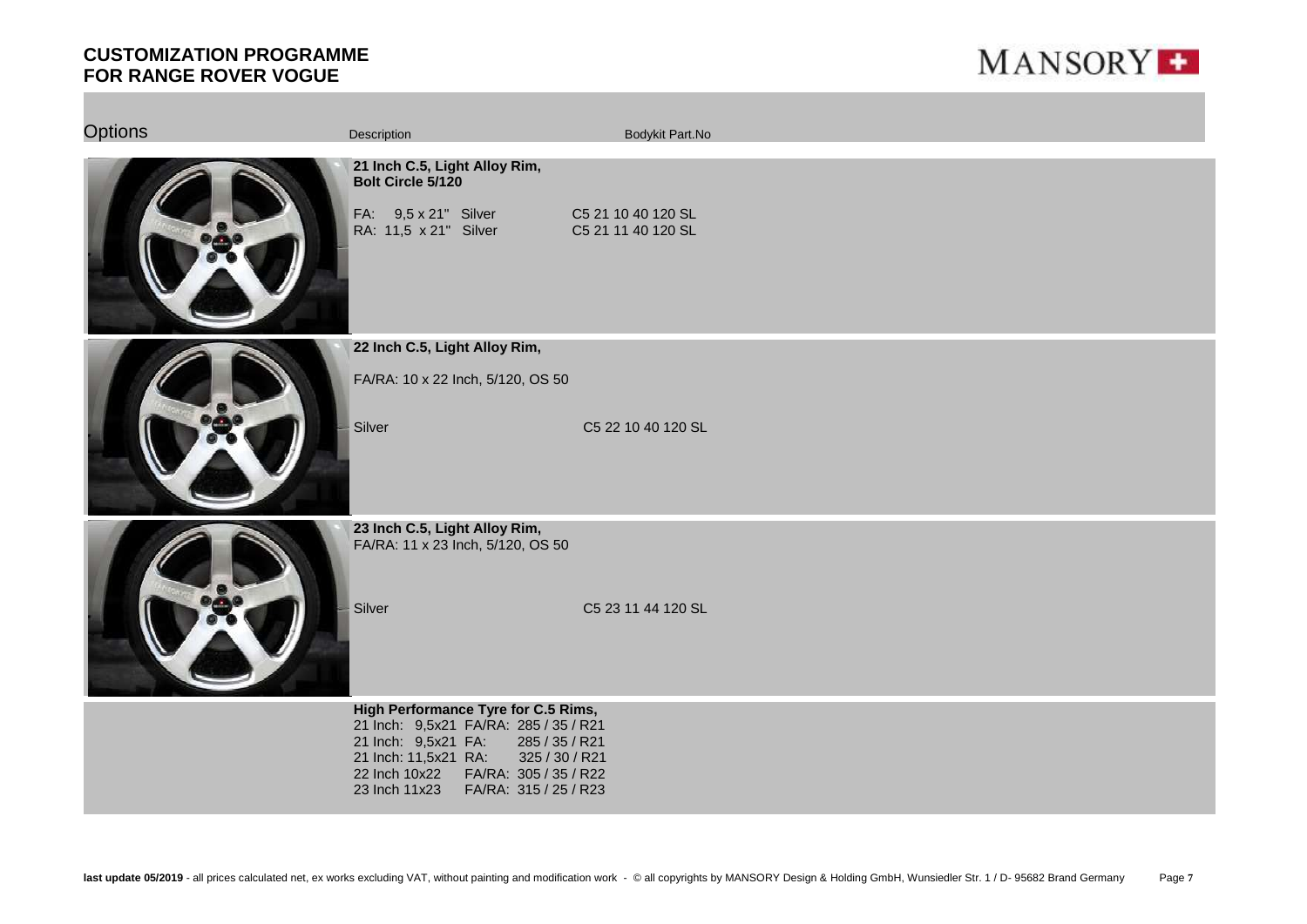

| <b>Options</b> | Description                                                                                              | Bodykit Part.No    |
|----------------|----------------------------------------------------------------------------------------------------------|--------------------|
|                | Y.8 - 22 Inch Mono block<br><b>Light Alloy Rim,</b><br>10 x 22 Inch<br>Spacer Disc is required<br>Silver | Y8 22 10 23 120 SP |
|                | <b>High Performance Tyre</b><br>for 22 Inch Y.8 Rim,<br>FA: RA: 305 / 35 / R22                           |                    |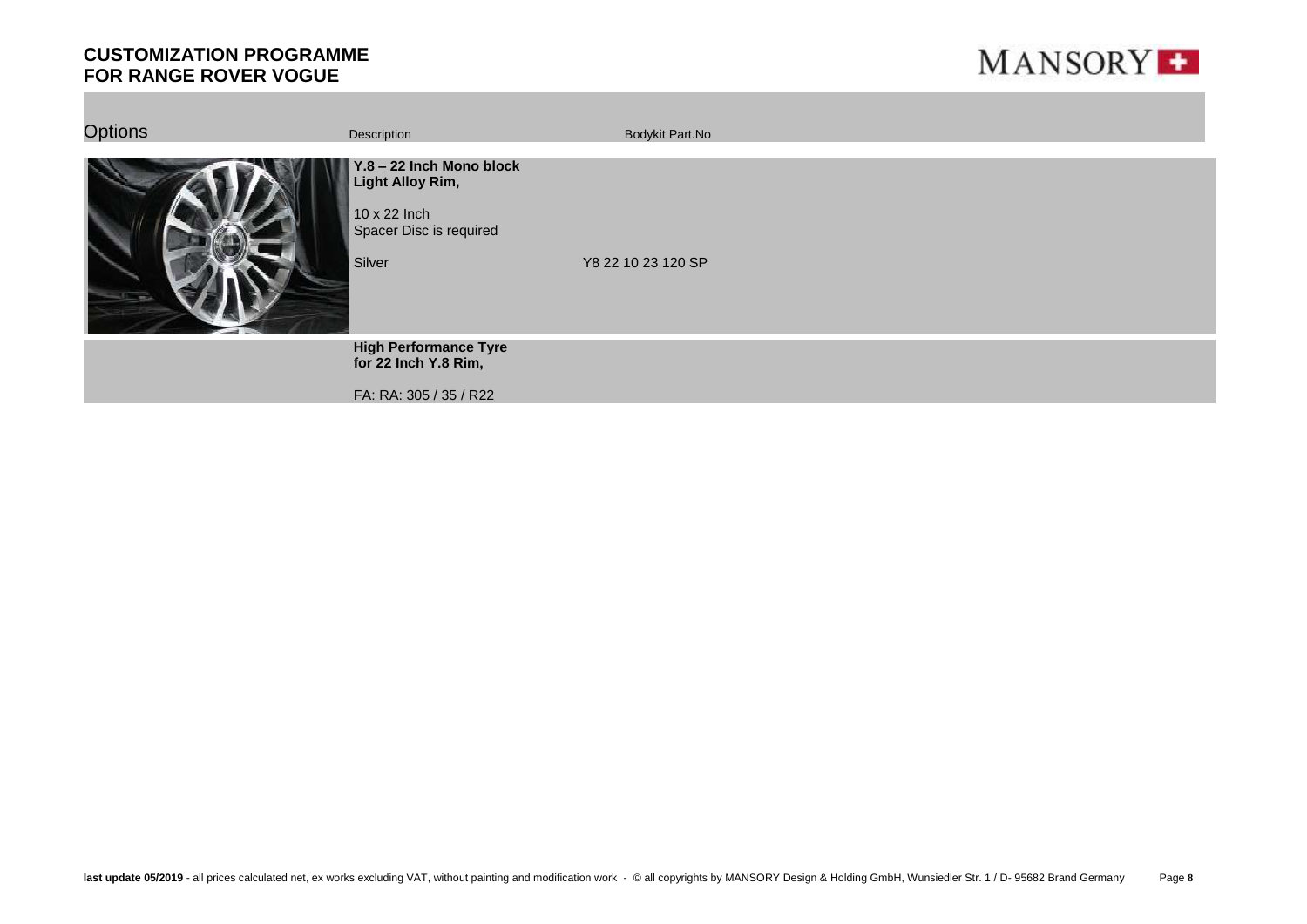

| <b>Options</b>                                                                | Description                                                                                                                                                                                                                     | Bodykit Part.No                                                                        |                            |
|-------------------------------------------------------------------------------|---------------------------------------------------------------------------------------------------------------------------------------------------------------------------------------------------------------------------------|----------------------------------------------------------------------------------------|----------------------------|
|                                                                               |                                                                                                                                                                                                                                 |                                                                                        |                            |
|                                                                               | T.5 - 21 Inch Fully Forged<br><b>Mono block Turbine Design</b><br>Rim, BC:5/130, OS 60<br>Finish: polished acrylic powder<br>+ clear coat<br>Suitable Combination:<br>9,5 x 21 Inch<br>FA & RA:<br>FA: 9,5 / RA: 11,0 x 21 Inch |                                                                                        | as long as the stock lasts |
| SUITABLE IN COMBINATION OF<br><b>BODYKIT EXTENSION AND</b><br><b>ADAPTERS</b> | FA Left:<br>FA Right:<br>RA Left:<br>RA Right:                                                                                                                                                                                  | T5 21 95 60 130 P L<br>T5 21 95 60 130 PR<br>T5 21 11 60 130 P L<br>T5 21 11 60 130 PR |                            |
|                                                                               | <b>High Performance Tyre</b><br>for T.5 - 21 Inch Rims,                                                                                                                                                                         |                                                                                        |                            |
|                                                                               | 21 Inch: 9,5x21" FA/ RA: 285 / 35 / R21<br>21 Inch: 9,5 x 21" FA:<br>21 Inch: 11,5x21" RA:<br>325 / 30 / R21                                                                                                                    | 285 / 35 / R21                                                                         |                            |
|                                                                               | T.5 - 22 Inch Fully Forged<br><b>Mono block Turbine Design</b><br>Rim,<br>Finish: polished acrylic powder<br>$+$ clear coat<br>Suitable Combination:                                                                            |                                                                                        | as long as the stock lasts |
| SUITABLE IN COMBINATION OF                                                    | FA / RA: 10 x 22Inch, 5/130,<br><b>OS50</b><br>FA Left:                                                                                                                                                                         | T5 22 105 55 130 R L                                                                   |                            |
| <b>BODYKIT EXTENSION AND</b><br><b>ADAPTERS</b>                               | FA Right:<br>RA Left:<br>RA Right:                                                                                                                                                                                              | T5 22 105 55 130 R R<br>T5 22 11 55 130 R L<br>T5 22 11 55 130 R R                     |                            |
|                                                                               | <b>High Performance Tyre</b><br>for T.5 - 22 Inch Rims,<br>FA / RA: 305 / 35 R 22                                                                                                                                               |                                                                                        |                            |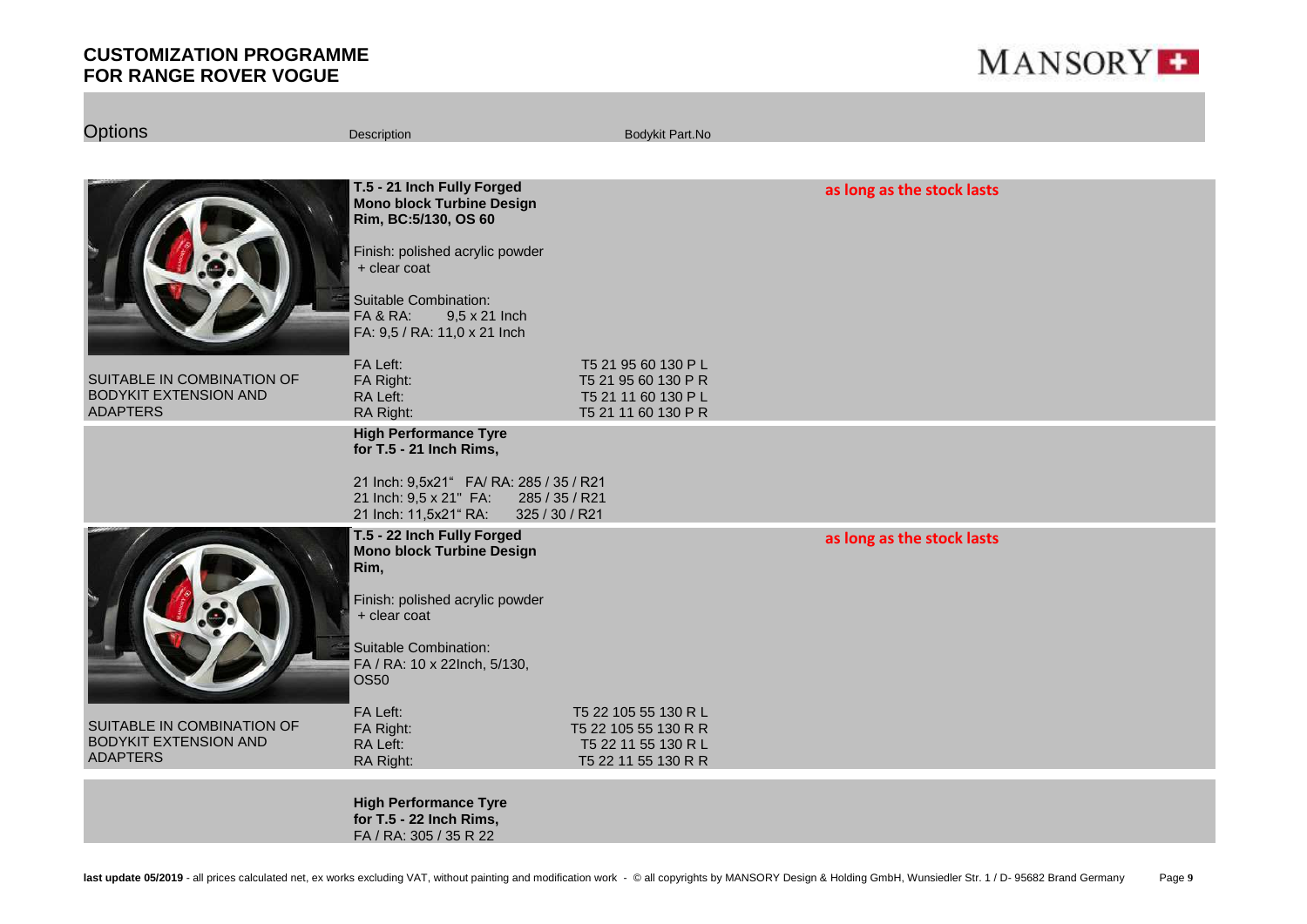

| <b>Options</b>      | Description                                                           | Bodykit Part.No |
|---------------------|-----------------------------------------------------------------------|-----------------|
| <b>Adaptor Kits</b> |                                                                       |                 |
| ٥                   | 21 Inch & 22 inch Adapter kit<br>4-part Set, inclusive assembling kit | LRV 1000 22     |
| ಲ                   | 23 inch Adapter kit<br>4-part Set, inclusive assembling kit           | LRV 1000 23     |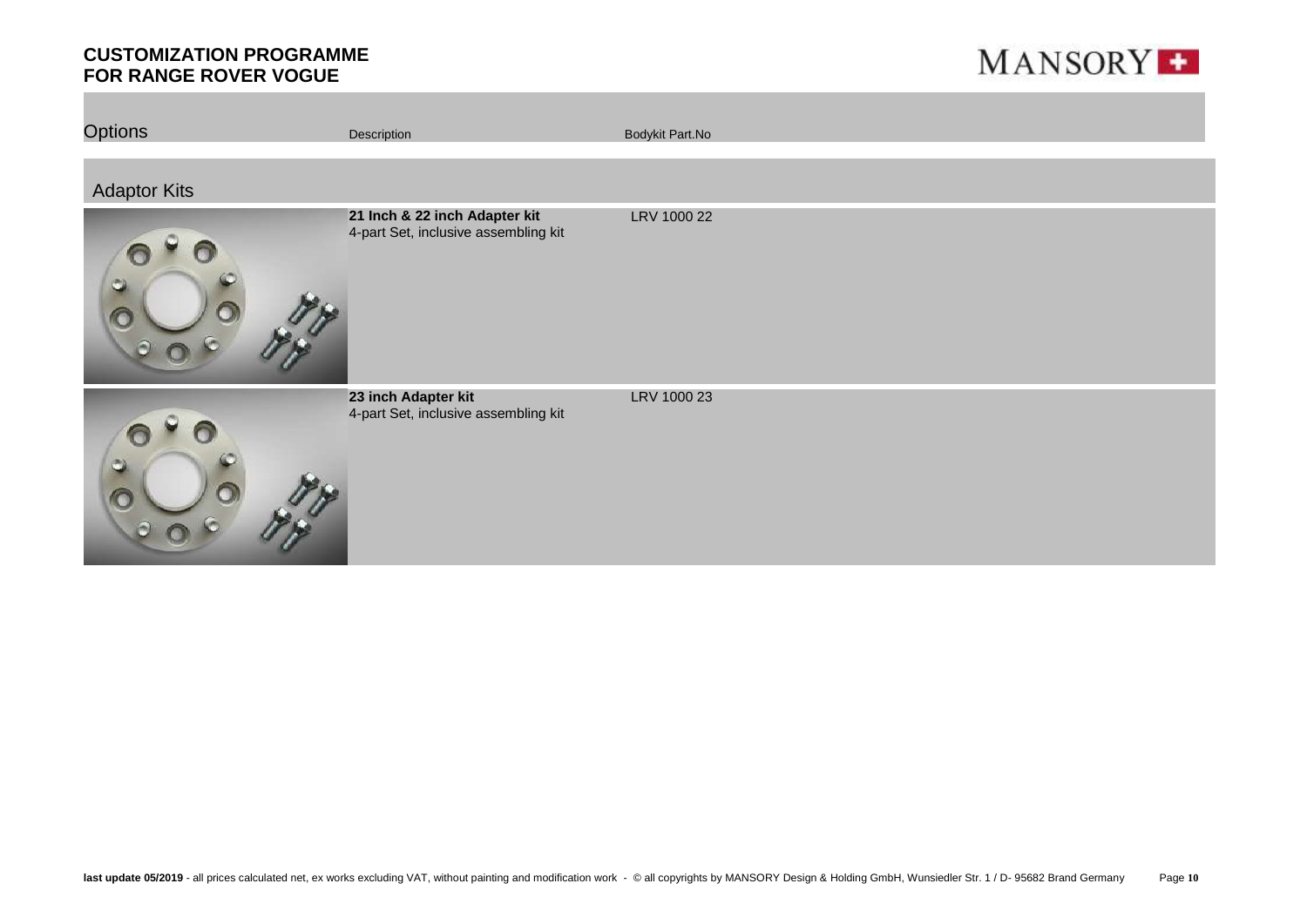

| <b>Options</b> | Description                                                                                                                                                          | Bodykit Part.No                           |
|----------------|----------------------------------------------------------------------------------------------------------------------------------------------------------------------|-------------------------------------------|
|                |                                                                                                                                                                      |                                           |
|                | <b>Sport Steering Wheel,</b><br>Leather / Leather<br>Leather / Alcantara<br>Leather / Carbonfiber<br>*Offer enclose only part customization,<br>OE-part is required. | LRV 3001 01<br>LRV 3002 01<br>LRV 3003 01 |
|                | <b>Individual Interior Design</b><br>Complete refined interior,<br>by exclusive leather sorts,<br>combination on customers request.                                  | LRV 3000 02                               |
| <b>MANTIN</b>  | Trunk Mat,<br>with logo, leather trim<br>and custom colour                                                                                                           | LRV 3000 14                               |